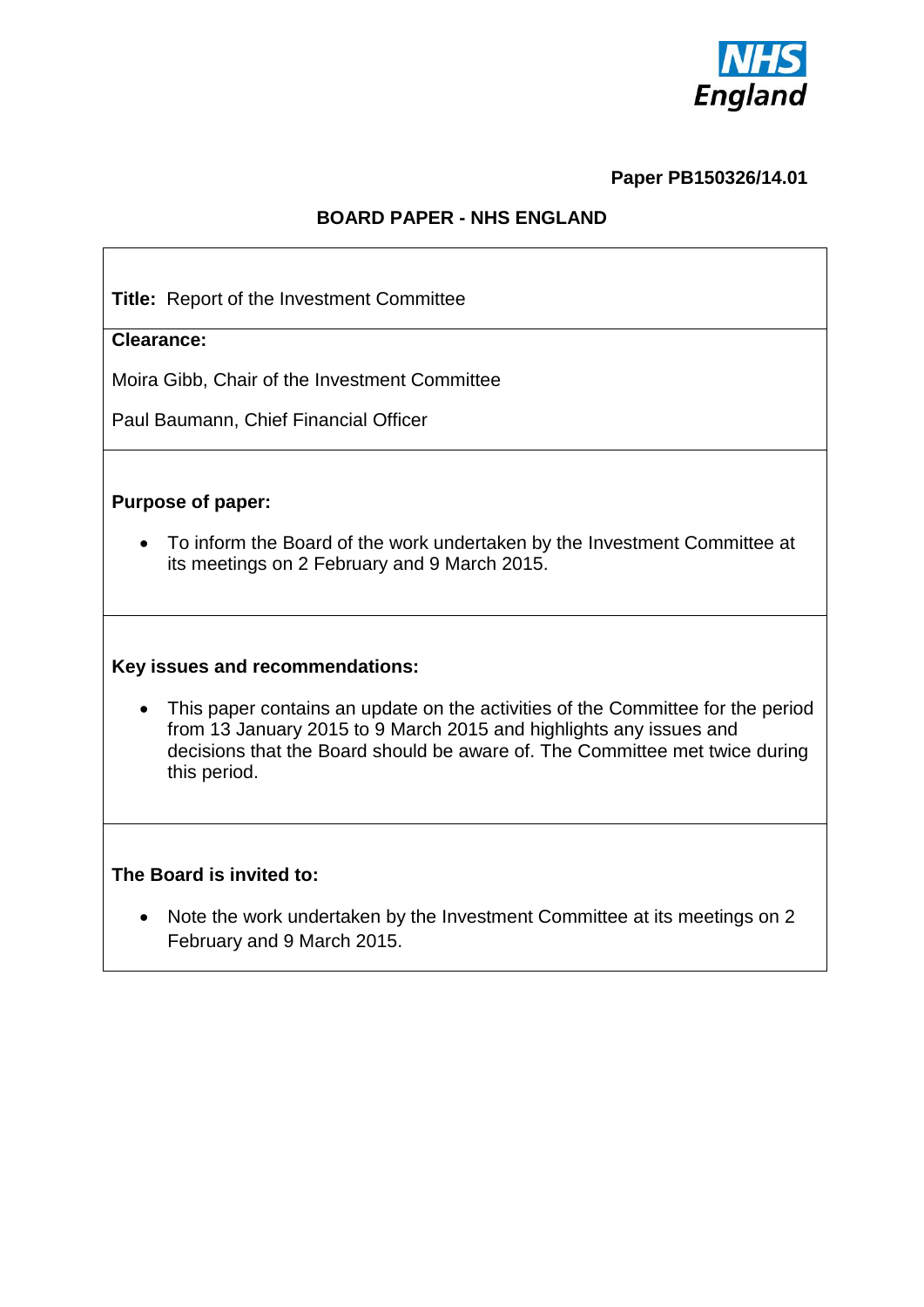# **Report of the Investment Committee**

- 1. This paper contains an update on the activities of the Committee for the period from 13 January 2015 to 9 March 2015 and highlights any issues and decisions that the Board should be aware of. The Committee met twice during this period.
- 2. The key issues addressed at the 2 February Investment Committee were:
	- **2014/15 Financial Performance: Month 9 –** the Committee scrutinised the financial position at month 9 across CCGs, Direct Commissioning, NHS England central running and programme costs, and technical limits. The Committee noted the improving financial position, and other potential positive movements against plan expected in the remainder of the year.
	- **Service Reconfiguration Oversight Group –** the Committee reviewed the suggested principles for its role in reconfiguration assurance and decision making. The Committee agreed high level principles on which to establish its work on reconfiguration and agreed that more detailed proposals would be presented to the Committee at a future date in March.
	- **Planning Process Update –** the committee received an update on first 2015/16 financial planning submissions by commissioners. The Committee asked for updates on subsequent planning submission rounds to be brought back to future committees.
- 3. The key issues addressed at the 9 March Investment Committee were:
	- **Month 10 update -** the Committee scrutinised month 10 financial performance across the commissioning sector, noting the non-ring fenced RDEL position. It was noted that the overall shape of the position was positive, although it was important to highlight the one-off reasons for much of the 2014/15 underspend, including the return of underspends against the continuing healthcare provision to CCG positions.

The Committee also received an update on the investigation into early warning for CCGs showing significant deterioration in financial performance, endorsed the approach being taken and requested a further discussion of the lessons learned at a future meeting.

 **The National Tariff 2015/16 -** the Committee recognised that plans for the 2015/16 tariff outlined at the last Board meeting had been executed, and noted the outcome of provider decisions, and the corresponding impact on the 2015/16 financial position.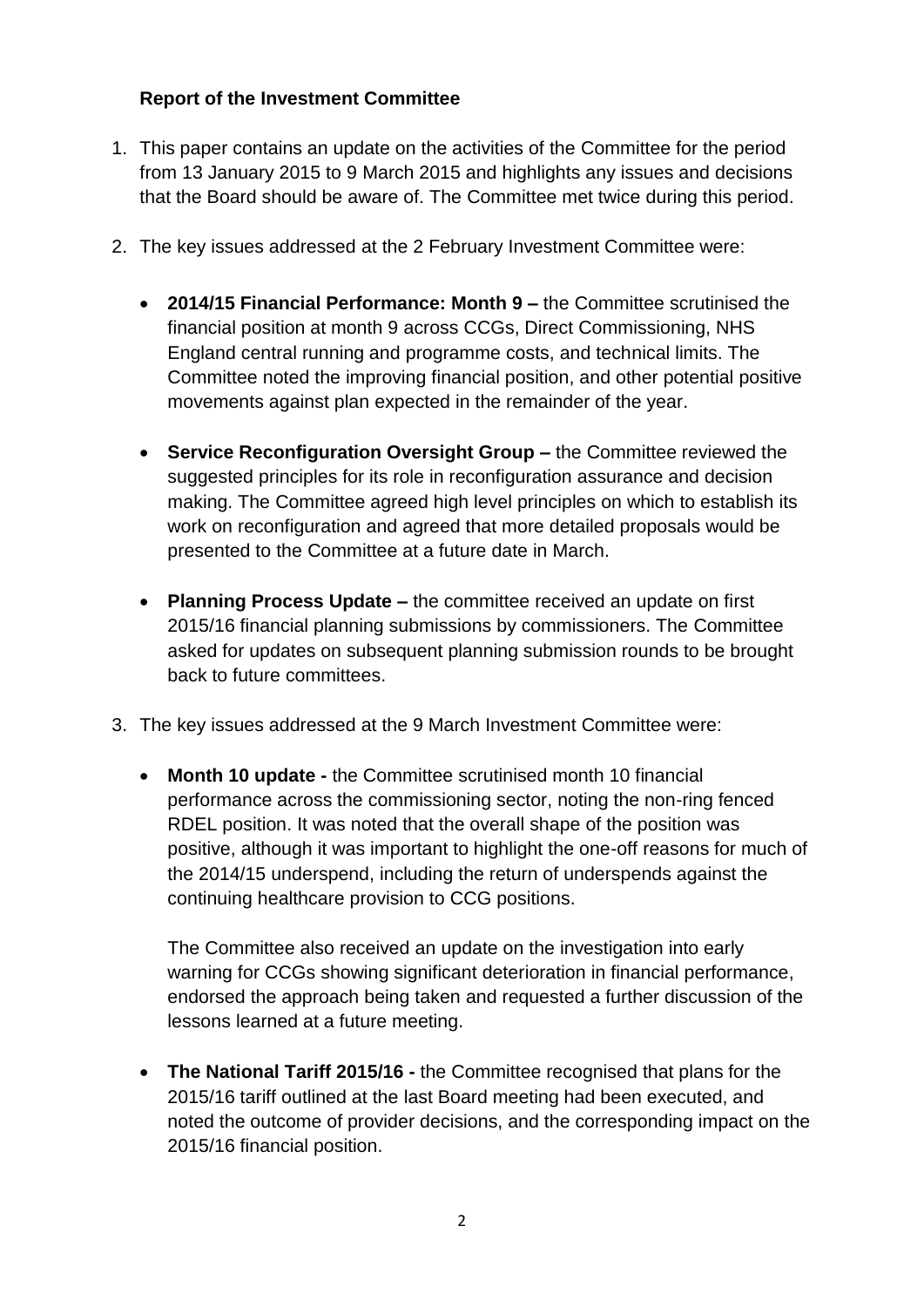- **2015/16 Financial Planning -** it was noted how much progress had been made in reaching this stage with a clear framework of expected financial delivery and early completion of budgeting for central programme and running costs, but that there remained some areas for further work in reconciling activity and balancing financial plans for Specialised Commissioning in particular. Despite complications resulting from the delayed tariff agreement process, the committee endorsed the approach being taken by NHS England to keep closely to the original financial planning timetable.
- **Vanguard Transformation Funds –** the Committee noted its role in overseeing the end to end process, shaping the rules for use of this fund and ensuring they are then applied appropriately to ensure strategic impact and value for money. The Committee agreed that it would not generally be approving individual cases (which would be subject to approval limits as set out in Standing Financial Instructions) but would provide oversight of the portfolio in the light of recommendations from the Models of Care Board.
- **Primary Care Infrastructure Fund -** it was agreed that the Committee and the Board would receive an update on assurance undertaken at sub-regional and national level, after the moderation panels. The Committee agreed the importance of documenting an outcome and impact analysis from the use of year one of this fund, to incorporate any learnings from the first year.
- 3. The minutes of the meetings held on the 12 January and 2 February have now been approved by the committee and are attached in annex 1.
- 4. The Board is asked to note the work of the Committee for the period from 13 January to 9 March 2015 and the minutes of the meeting held on 12 January and 2 February 2015.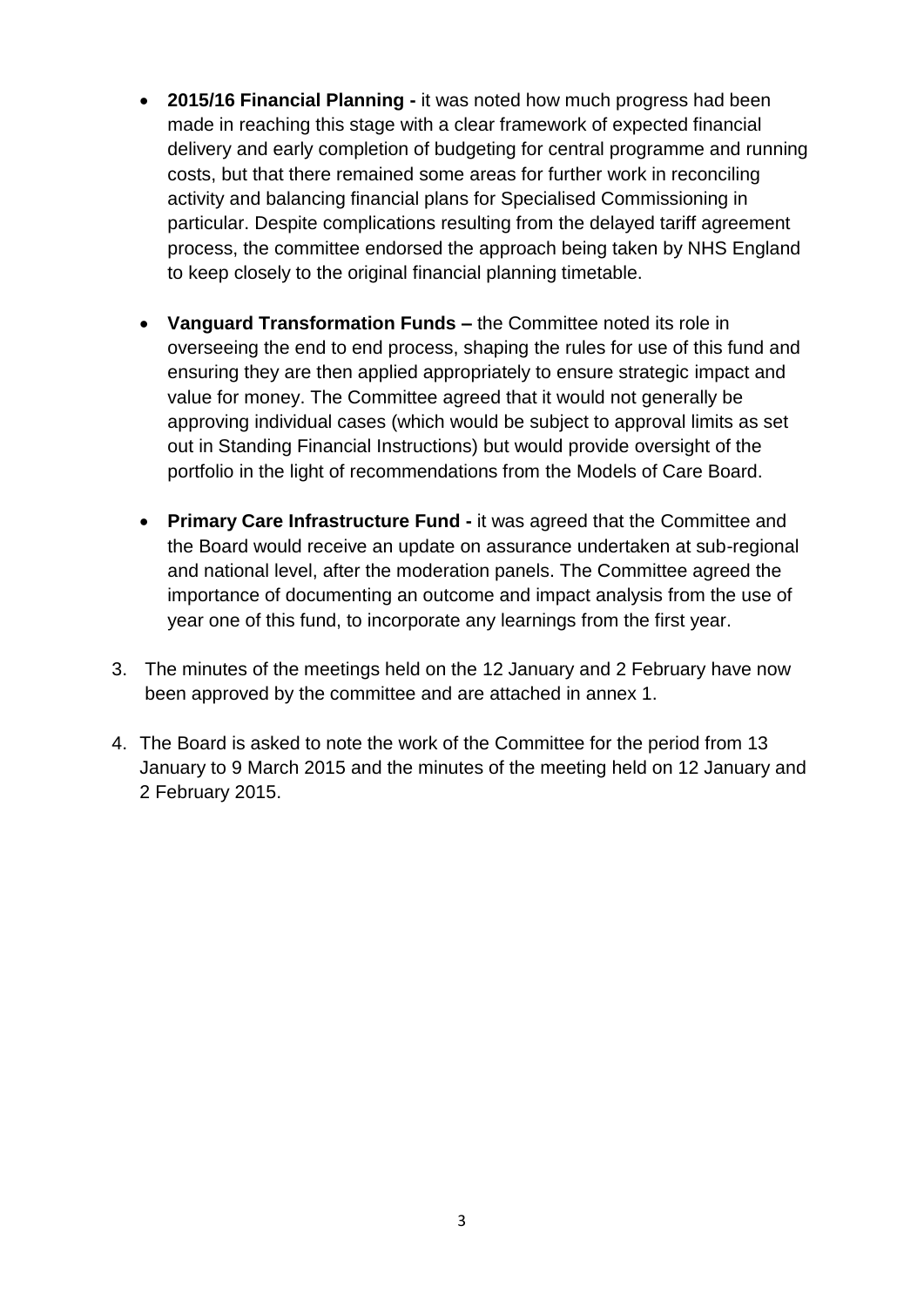# **Investment Committee**

# **Minutes of the meeting held 12 January 2015**

### **Present:**

| Moira Gibb             | Non-executive Director (Chair)        | MG.       |
|------------------------|---------------------------------------|-----------|
| Noel Gordon            | Non-executive Director                | NG.       |
| Paul Baumann           | <b>Chief Financial Officer</b>        | <b>PB</b> |
| lan Dodge              | Director of Commissioning Strategy    | ID        |
| Sarah Pinto-Duschinsky | Director of NHS Operations & Delivery | SP-D      |

## **In Attendance:**

| Doug Siebert          | Chief of Staff, Finance Directorate            | DS.        |
|-----------------------|------------------------------------------------|------------|
| <b>Steve Wilson</b>   | <b>Director of Financial Control</b>           | <b>SW</b>  |
| Simon Currie          | Director of Financial Performance              | <b>SC</b>  |
| Sam Higginson         | Director of Strategic Finance                  | <b>SH</b>  |
| Peter Brazel          | <b>Head of Project Appraisal</b>               | <b>PBr</b> |
| <b>Robert Gregory</b> | Senior Finance Manager, Project Appraisal Unit | <b>RG</b>  |
| Jennifer Howells      | Finance Director (South Region)                | JH         |
| Fiona Marley          | <b>Assistant Head of Specialised Services</b>  | FM.        |

| 1. | <b>Apologies for absence</b>                                                             |
|----|------------------------------------------------------------------------------------------|
|    | Apologies were noted for Ed Smith, Non-executive Director.                               |
| 2. | Minutes and actions from previous meeting                                                |
|    | The committee agreed the minutes from the previous meeting.                              |
| 3. | Month 8 update                                                                           |
|    | SC updated the committee on month 8 financial performance across the<br>$\bullet$        |
|    | commissioning sector.                                                                    |
|    | The committee scrutinised the financial position at month 8 across CCGs,                 |
|    | Direct Commissioning, NHS England central running and programme costs,                   |
|    | and technical limits. The committee also noted the upcoming 'deep dive' into             |
|    | the financial position at month 9.                                                       |
|    | The committee scrutinised the risk adjusted position at month 8, noting the<br>$\bullet$ |
|    | further mitigations expected to be brought into the position at month 9.                 |
|    | The committee noted that further scrutiny ought to be brought to QIPP                    |
|    | performance as a measure of productivity and the dynamic between QIPP                    |
|    | and contingency. This was earmarked as potential handover issue should the               |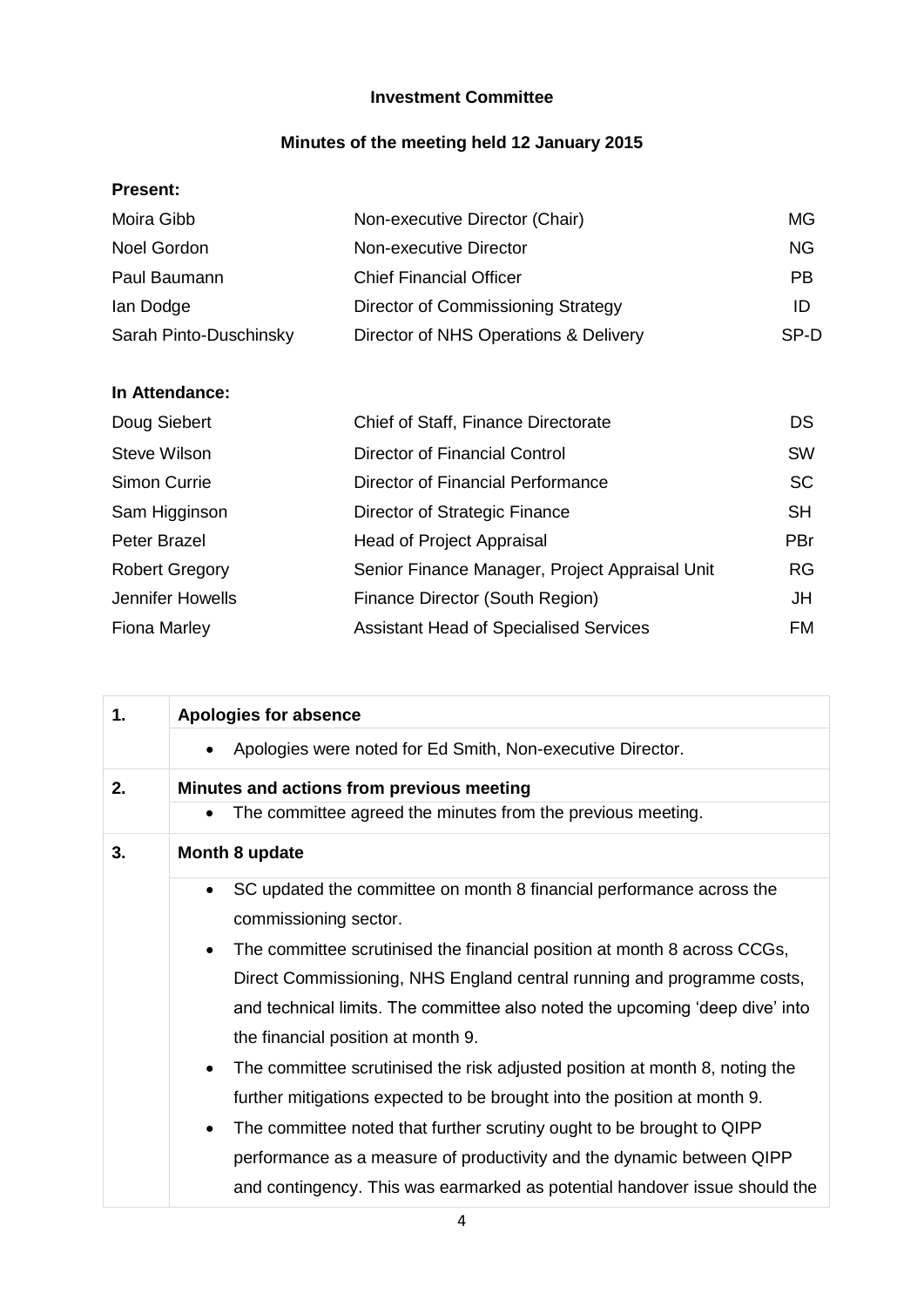|   | monitoring of financial performance move into the Commissioning Committee.                                                                                                                                                                                                                                                                                                                                                                                                                                                                                                                                                                                                                                                                                                                                                                                                                                                                                                                                                                                                                                                                                                                                                                                                                                                                                                                                                                                                                                                                                                                                                                                                                                                                   |
|---|----------------------------------------------------------------------------------------------------------------------------------------------------------------------------------------------------------------------------------------------------------------------------------------------------------------------------------------------------------------------------------------------------------------------------------------------------------------------------------------------------------------------------------------------------------------------------------------------------------------------------------------------------------------------------------------------------------------------------------------------------------------------------------------------------------------------------------------------------------------------------------------------------------------------------------------------------------------------------------------------------------------------------------------------------------------------------------------------------------------------------------------------------------------------------------------------------------------------------------------------------------------------------------------------------------------------------------------------------------------------------------------------------------------------------------------------------------------------------------------------------------------------------------------------------------------------------------------------------------------------------------------------------------------------------------------------------------------------------------------------|
|   | ACTION: DS to note QIPP scrutiny either as a handover item for the<br>Commissioning Committee or as a further item for scrutiny at the Investment<br>Committee, should the scrutiny of financial performance remain there.                                                                                                                                                                                                                                                                                                                                                                                                                                                                                                                                                                                                                                                                                                                                                                                                                                                                                                                                                                                                                                                                                                                                                                                                                                                                                                                                                                                                                                                                                                                   |
| 4 | Brighton & Sussex University Hospitals NHS Trust 3Ts Programme Full<br><b>Business Case</b><br>The recommendations outlined in the paper were approved by the committee<br>$\bullet$<br>and authority was delegated to the Chief Financial Officer to approve the<br>commissioner support letter and transitional support commitment, but with the<br>condition that the letter is then circulated to the Committee for its collective<br>approval.<br>The committee noted the requirement to seek confirmation from the TDA (on<br>$\bullet$<br>the back of their analysis of the Trust downside scenario plan) that they<br>consider the 3Ts proposals to remain viable even when exposed to this<br>downside scenario, which from the commissioning perspective will be the<br>base case on which the proposals go forward, and a better understanding,<br>informed by the Trust and TDA, of the options in the downside case to<br>reshape, rescale and repurpose the hospital build as the 5YFV model of care<br>evolves. The committee also asked to secure positive confirmation from the<br>Trust and TDA that they will work with NHS England to reshape, rescale and<br>repurpose the hospital build as the 5YFV model of care evolves over the<br>coming months and years.<br>The committee also requested that some wording was added to the letter of<br>commissioner support to align with objectives of the FYFV and place a clear<br>requirement on the Trust to engage with NHS England and CCG<br>commissioners in responding to and supporting development of the new<br>models of care that will evolve from the 5YFV, and the implementation of<br>productivity targets as part of 5YFV development and implementation. |
|   | ACTION: JH and RG to amend commissioning support letter and recirculate to<br>the committee for agreement before submission.<br>ACTION: DS to update committee on confirmation of assurances from the TDA<br>and Trust as outlined above.                                                                                                                                                                                                                                                                                                                                                                                                                                                                                                                                                                                                                                                                                                                                                                                                                                                                                                                                                                                                                                                                                                                                                                                                                                                                                                                                                                                                                                                                                                    |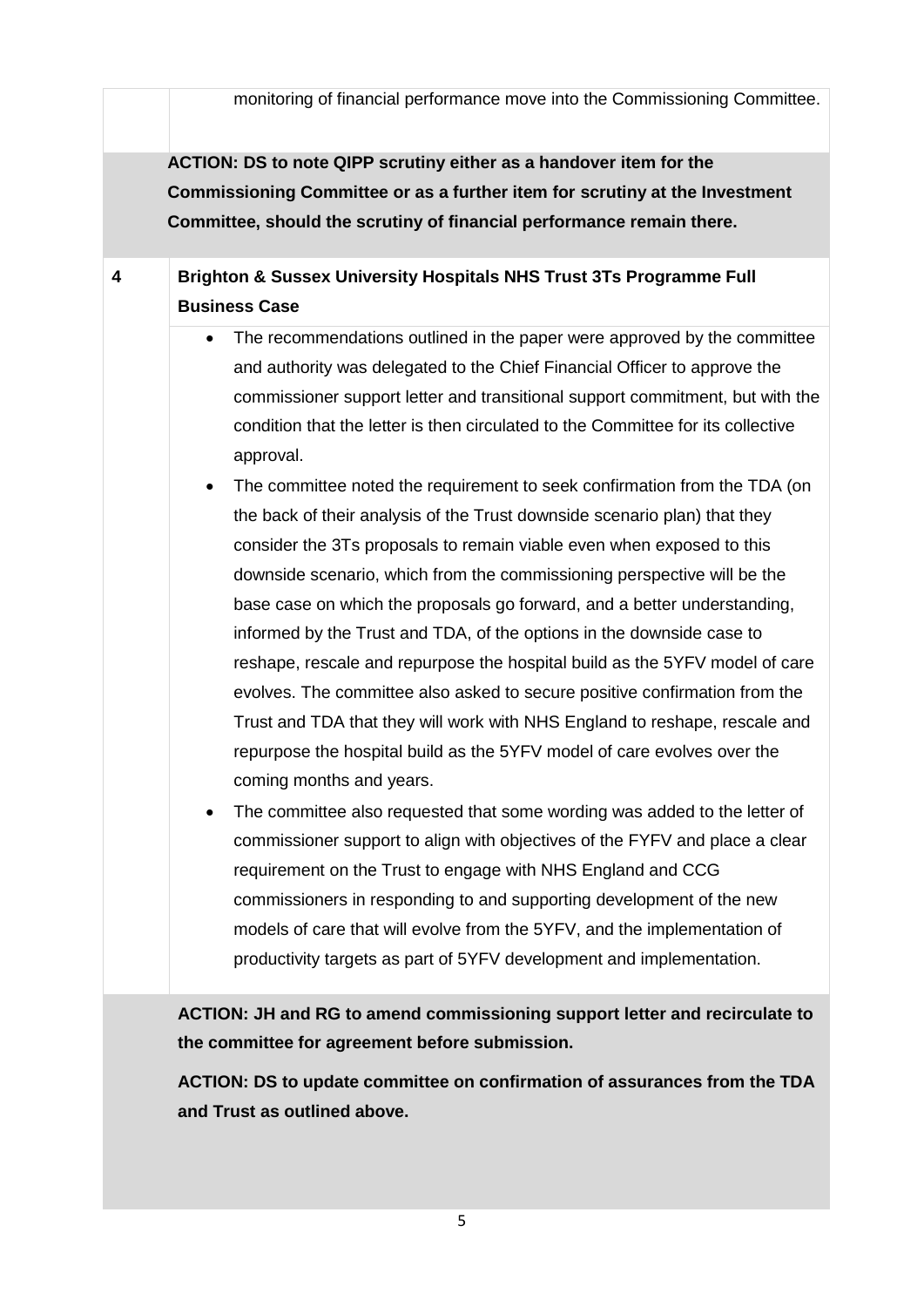| 5              | Proton Beam Therapy: support for the development agreement                                                                                                         |
|----------------|--------------------------------------------------------------------------------------------------------------------------------------------------------------------|
|                | The committee confirmed NHS England's commissioning intentions in respect<br>$\bullet$                                                                             |
|                | of the development and operation of two new domestic proton beam facilities                                                                                        |
|                | by the selected providers, University College Hospital NHS Foundation Trust                                                                                        |
|                | and The Christie Hospital NHS Foundation Trust, and confirmed that from                                                                                            |
|                | NHS England's perspective it regarded the current draft as substantively                                                                                           |
|                | settled and subject only to further development as described in this paper                                                                                         |
|                | prior to contract close in the summer of 2015.                                                                                                                     |
| 6              | Five Year Forward View: investment fund approval and role of Investment                                                                                            |
|                | <b>Committee</b>                                                                                                                                                   |
|                | The committee noted that approval of allocations from these funds would<br>$\bullet$                                                                               |
|                | follow the limits for approval as set out in the current Standing Financial                                                                                        |
|                | Instructions. The committee also asked for a report on the plan for                                                                                                |
|                | deployment of the transformation funds, to achieve strategic oversight of the                                                                                      |
|                | overall approach.                                                                                                                                                  |
|                | ACTION: Plan for deployment of transformation funds to be brought back to<br>committee.                                                                            |
|                |                                                                                                                                                                    |
| $\overline{7}$ | <b>Schedule of Business for future meetings</b>                                                                                                                    |
|                | The committee noted that a paper on the process for reconfigurations was to<br>$\bullet$<br>be added to the schedule of business for the next meeting in February. |
|                | ACTION: DS to add to schedule of business for 2 <sup>nd</sup> February meeting                                                                                     |
| 8              | <b>AOB</b>                                                                                                                                                         |
|                | Noted                                                                                                                                                              |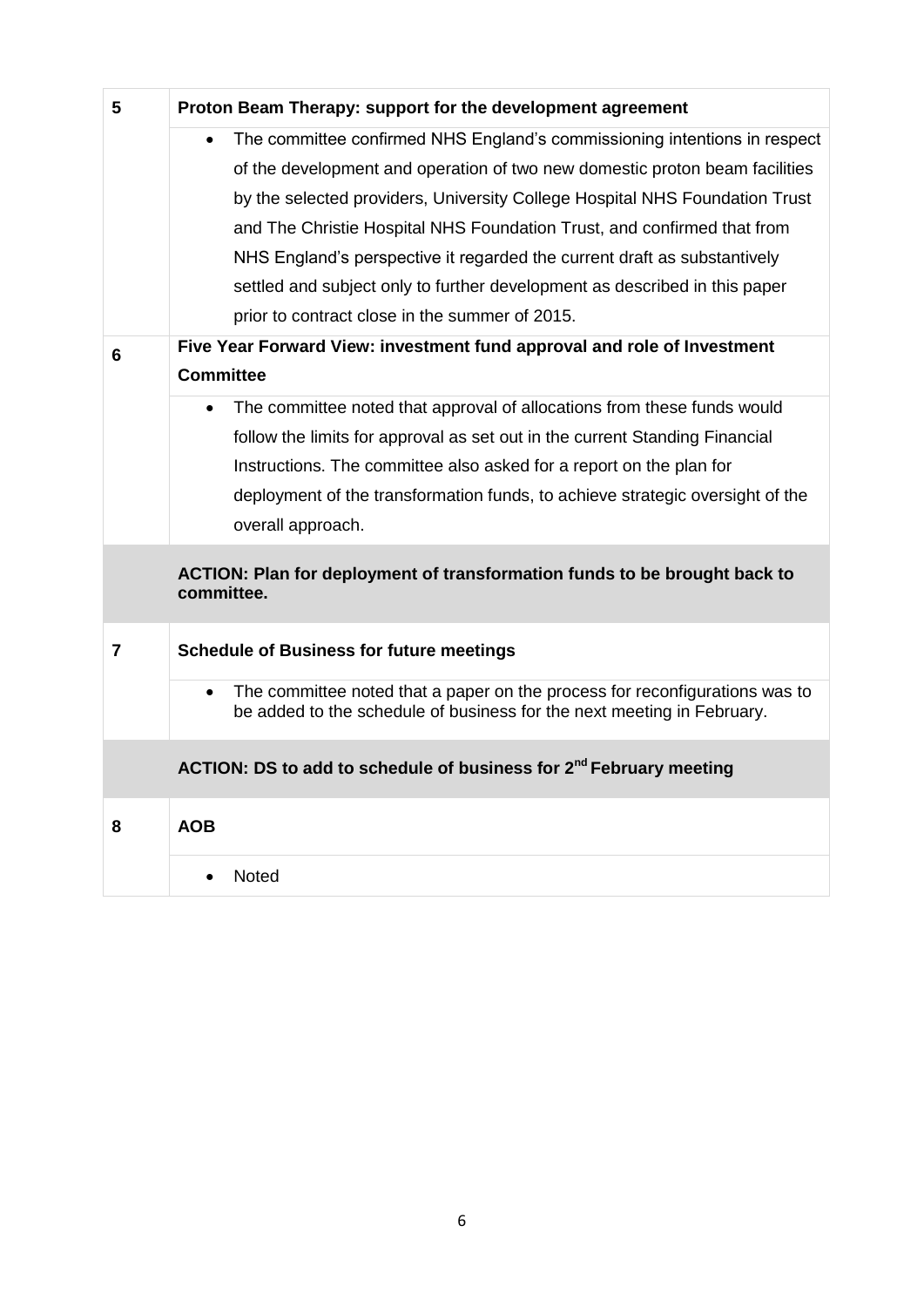### **Investment Committee**

### **Minutes of the meeting held 2 February 2015**

## **Present:**

| Moira Gibb             | Non-executive Director (Chair)        | MG.       |
|------------------------|---------------------------------------|-----------|
| <b>Ed Smith</b>        | Non-executive Director                | ES        |
| Noel Gordon            | Non-executive Director                | <b>NG</b> |
| Paul Baumann           | <b>Chief Financial Officer</b>        | <b>PB</b> |
| lan Dodge              | Director of Commissioning Strategy    | ID        |
| Sarah Pinto-Duschinsky | Director of NHS Operations & Delivery | SP-D      |

| In Attendance: |                                                   |           |
|----------------|---------------------------------------------------|-----------|
| Doug Siebert   | Chief of Staff, Finance Directorate               | <b>DS</b> |
| Steve Wilson   | Director of Financial Control                     | <b>SW</b> |
| Simon Currie   | Director of Financial Performance                 | SC.       |
| Fiona Barr     | Head of Corporate Governance & Board<br>Secretary | FB        |

| 1. | <b>Apologies for absence</b>                                                             |
|----|------------------------------------------------------------------------------------------|
|    | Apologies were noted for Sam Higginson, Director of Strategic Finance                    |
| 2. | Minutes and actions from previous meeting                                                |
|    | The committee agreed the minutes from the previous meeting.                              |
| 3. | Month 9 update                                                                           |
|    | SC updated the committee on month 9 financial performance across the                     |
|    | commissioning sector.                                                                    |
|    | The committee scrutinised the financial position at month 9 across CCGs,<br>$\bullet$    |
|    | Direct Commissioning, NHS England central running and programme costs,                   |
|    | and technical limits.                                                                    |
|    | The committee noted the impact of the return of Continuing Healthcare<br>$\bullet$       |
|    | provision underspends to CCGs on the improving financial position. The                   |
|    | committee were also informed of potential further upsides in the financial               |
|    | position before the end of the year.                                                     |
|    | The committee were informed of the latest position on Referral to Treatment<br>$\bullet$ |
|    | (RTT) spend and asked for an update at the next meeting on month 9                       |
|    | Agreement of Balances (AoB) report.                                                      |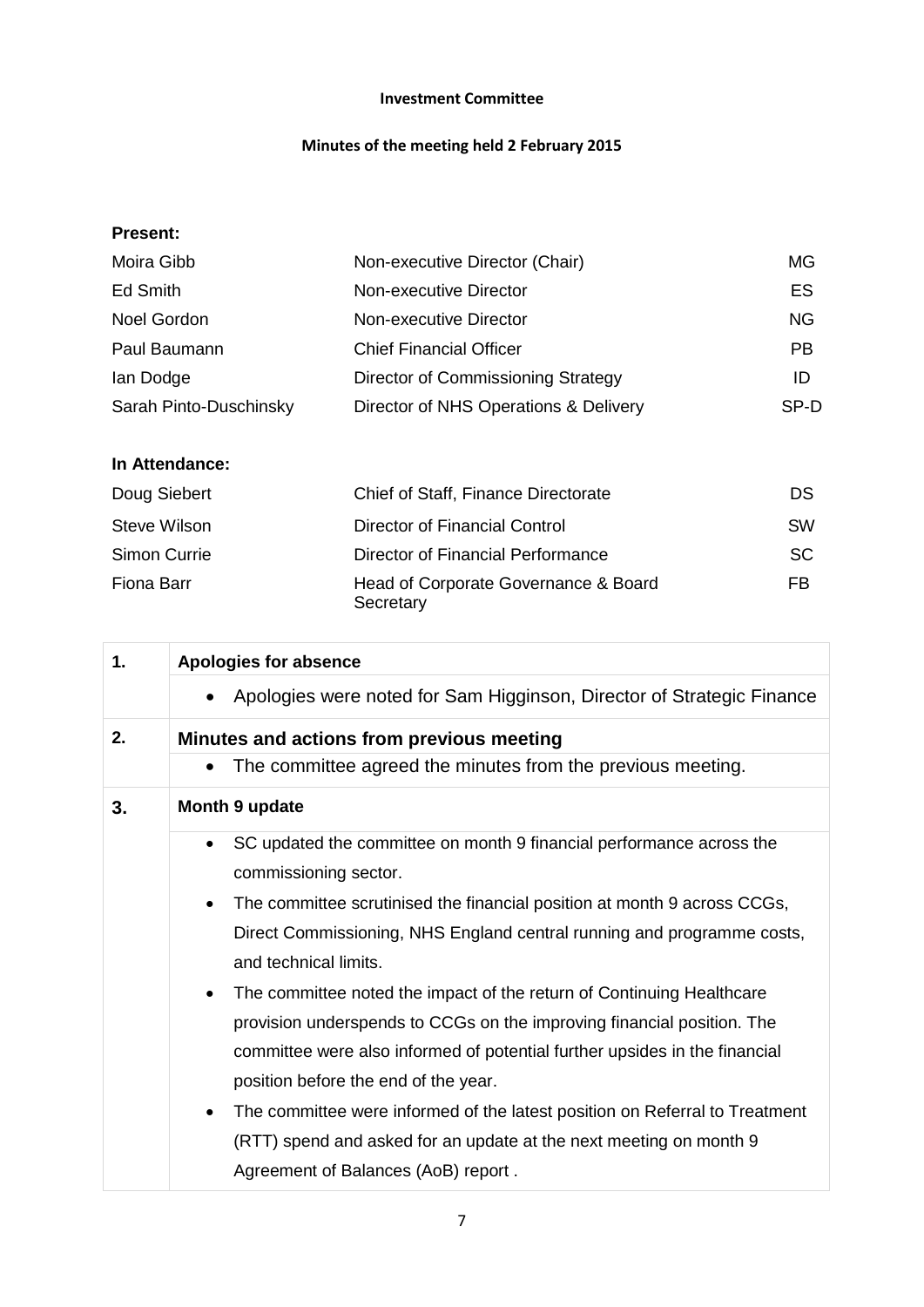|    | The committee discussed outliers in CCG financial performance.                         |
|----|----------------------------------------------------------------------------------------|
|    | ACTION: SW to update at next meeting on AoB for month 9                                |
| 4. | <b>Service Reconfiguration Oversight Group</b>                                         |
|    | S P-D took the committee through suggested principles for its role in                  |
|    | reconfiguration assurance and decision making.                                         |
|    | The committee asked for a proposal of suggested amendments to the<br>٠                 |
|    | Scheme of Delegation (SoD) to reflect roles and responsibilities and the               |
|    | intentions of the Board and Investment Committee with regard to the                    |
|    | governance of reconfigurations.                                                        |
|    | In light of the potential volume of upcoming cases, it was agreed that the             |
|    | committee would receive a clearer view of the future pipeline of                       |
|    | reconfigurations at the next meeting in March.                                         |
|    | The committee noted the importance of recognising other factors to inform<br>$\bullet$ |
|    | the governance process, such as complexity of the case, and not just value.            |
|    | The committee noted the need for there to be a very clear benefits realisation         |
|    | process and evaluation mechanism for approved cases.                                   |
|    | The committee asked that SROG should include advice on capital<br>$\bullet$            |
|    | transactions when reporting to the Investment Committee, where this results            |
|    | in a service change.                                                                   |
|    | ACTION: SP-D to bring back a fuller version of the proposals to the March              |
|    | meeting incorporating any comments and steer from the committee.                       |
|    | ACTION: SP-D to bring with the above a pipeline of upcoming reconfigurations.          |
| 5. | <b>Planning Process Update</b>                                                         |
|    | SC updated the committee on the first 2015/16 financial planning                       |
|    | submissions by commissioners.                                                          |
|    | The committee asked for updates on subsequent planning submission                      |
|    | rounds to be brought back to future committees.                                        |
|    | ACTION: DS to update forward planner to incorporate further rounds of                  |
|    | planning.                                                                              |
| 6. | <b>Schedule of Business for future meetings</b>                                        |
|    | No further action noted beyond items above.                                            |
|    |                                                                                        |